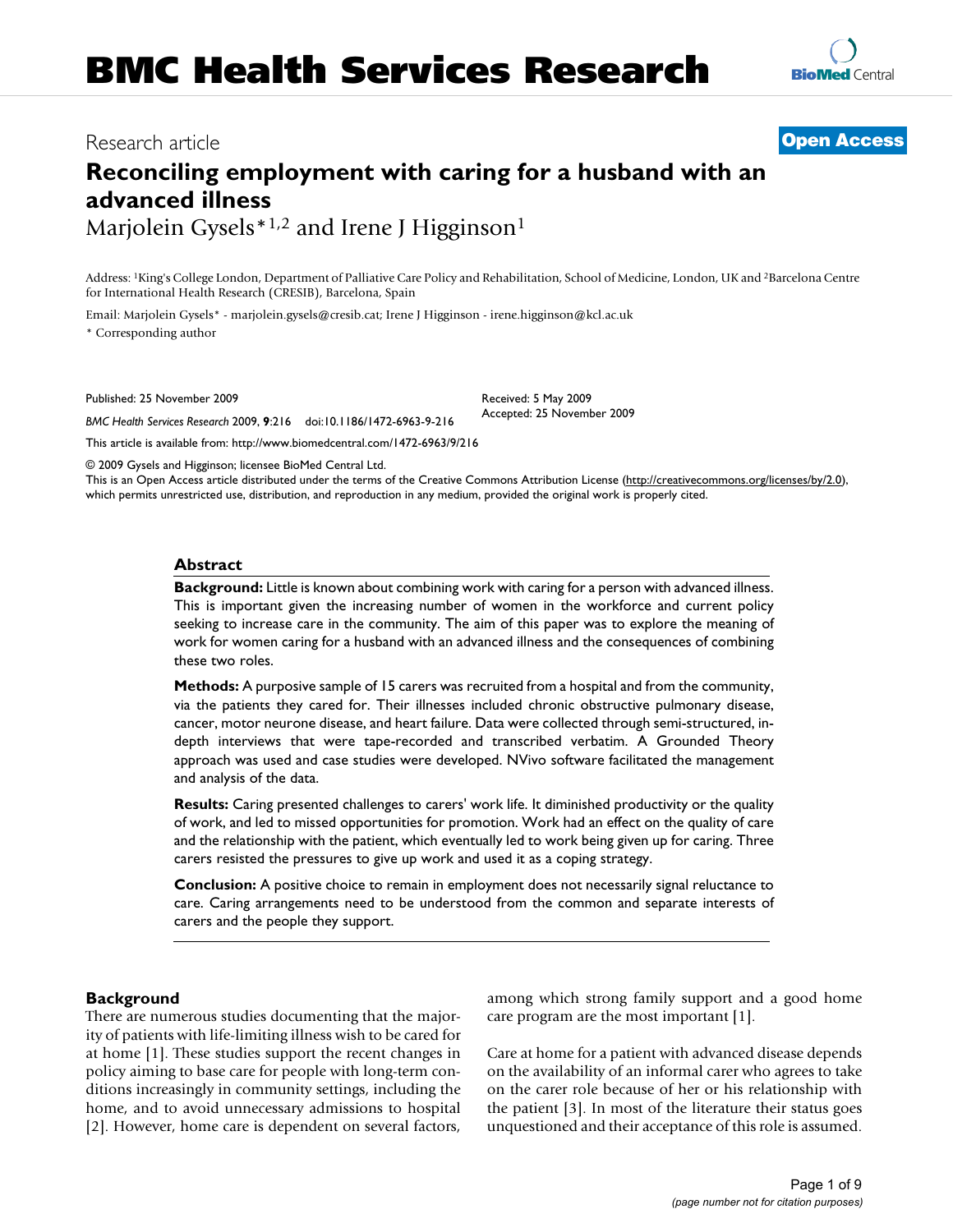It is clear, however, that taking on the caring role does not necessarily imply a well-considered decision, and carers often claim that they did not have a choice. Due to factors that fall out of their control, there are limited opportunities for carers to exercise choice over services [4-7]. Informal carers' choices may also be restrained by formal carers' attitudes to them [6,8], by the financial implications of formal assistance [9], by subjective factors related to relationships [6,9,10] or gender roles [6]. Carers' views and preferences are less well represented in the literature, particularly those exhibiting resistance to their role [1,11]. This may be because caring for a sick relative is associated with deeply held moral expectations, especially for women who are socialised into a caring role [12]. As a result, unwillingness to care remains hidden [11]. Focusing on alternative choices runs counter the interests of a system relying on informal carers for the support of people with a long-term illness.

Research on carers has most often used the concept of burden, which implies the negative impact of caring on carers' own health and well-being [13-15]. From these studies we know that carers are vulnerable to negative physical, psychological and social consequences. Caring is demanding, especially when this comes on top of other responsibilities such as work. Employment for women is increasing and this means that both men and women will combine these roles [13,14]. Most carers succeed in balancing work and care [16], but the evidence indicates the negative effect work can have on carers. Balancing the two responsibilities often requires meeting conflicting demands which can cause considerable stress. Reconciling these roles can become very difficult, especially in the advanced stages of illness. After having exhausted alternative arrangements by reducing or adjusting working hours, many carers eventually give up work [17].

Due to the considerable contribution of informal carers to the health care system, and in the context of an ageing society, some policy documents have recognised the needs of carers. In the context of the UK's Choice programme, the government set out to improve working conditions to enable carers to continue caring or return to work [18]. A study looking at the extent to which the needs of employed people with caring responsibilities were supported in the workplace found that most of the organisations studied were able to provide appropriate support for carers, such as leave policies, carer-friendly working arrangements, access to a telephone, and supportive line-managers and co-workers [8]. These initiatives were based on evidence showing that work is beneficial to carers; it offers them financial independence, assists in covering costs of care, provides a break from caring, and allows social relations and satisfaction with achievements [17,19,20].

Little is known about combining work with caring [21]. This needs to be understood against the background of a larger number of women in the workforce and the current policy orientation to care for those affected by long-term illness. We also know little about how carers feel about work and caring. Caring can impact negatively on work, but what is the effect of work on caring? Care giving is a complex social process which develops from commitments in personal relationships. We need empirical evidence to understand how choices are made and negotiated between carers and patients. We know that at a certain point, most carers will sacrifice work for caring, but it is not clear why some people choose to carry on working in spite of the double burden. When do the advantages of employment start to outweigh the disadvantages? Does a positive choice for work signal reluctance to care? With this study we aim to explore the meaning of work for women caring for a husband with an advanced illness and the consequences of combining these two roles.

# **Methods**

Data were collected in the context of a qualitative study exploring the experiences of breathlessness among patients with advanced lung cancer, chronic obstructive pulmonary disease (COPD), cardiac failure and motor neurone disease (MND), at different stages of their illness, and in different care settings. The inclusion criterion was broad - patients experiencing breathlessness as compromising their quality of life - to allow for a wide range of experiences. Carers who were accessible and willing to participate were also interviewed. The study took place in a large teaching hospital and in the surrounding community in London, between July 2005 and March 2006.

Patients were recruited during visits to respiratory clinics at the hospital, at specialist respiratory nurses' ward rounds and consultations, through "Breathe Easy" service users meetings, and from the disease registers of the primary care team in a general practitioner's surgery. Patients' information was retrieved from patients' records or specialist databases and approval for this was part of the main ethics application (see below). Patients were then asked whether they agreed that we approached their carers for an interview and if they thought their carers would be willing to take part in the study. Demographic data and other information were obtained directly from carers during the interviews (See Table 1). This paper is based on a purposive sample of 15 informal wife-carers who provided care for their husbands with advanced disease at home.

Consenting carers were interviewed at home, except for two who preferred to be interviewed in the researcher's office. The interviews were open, in-depth and semi-struc-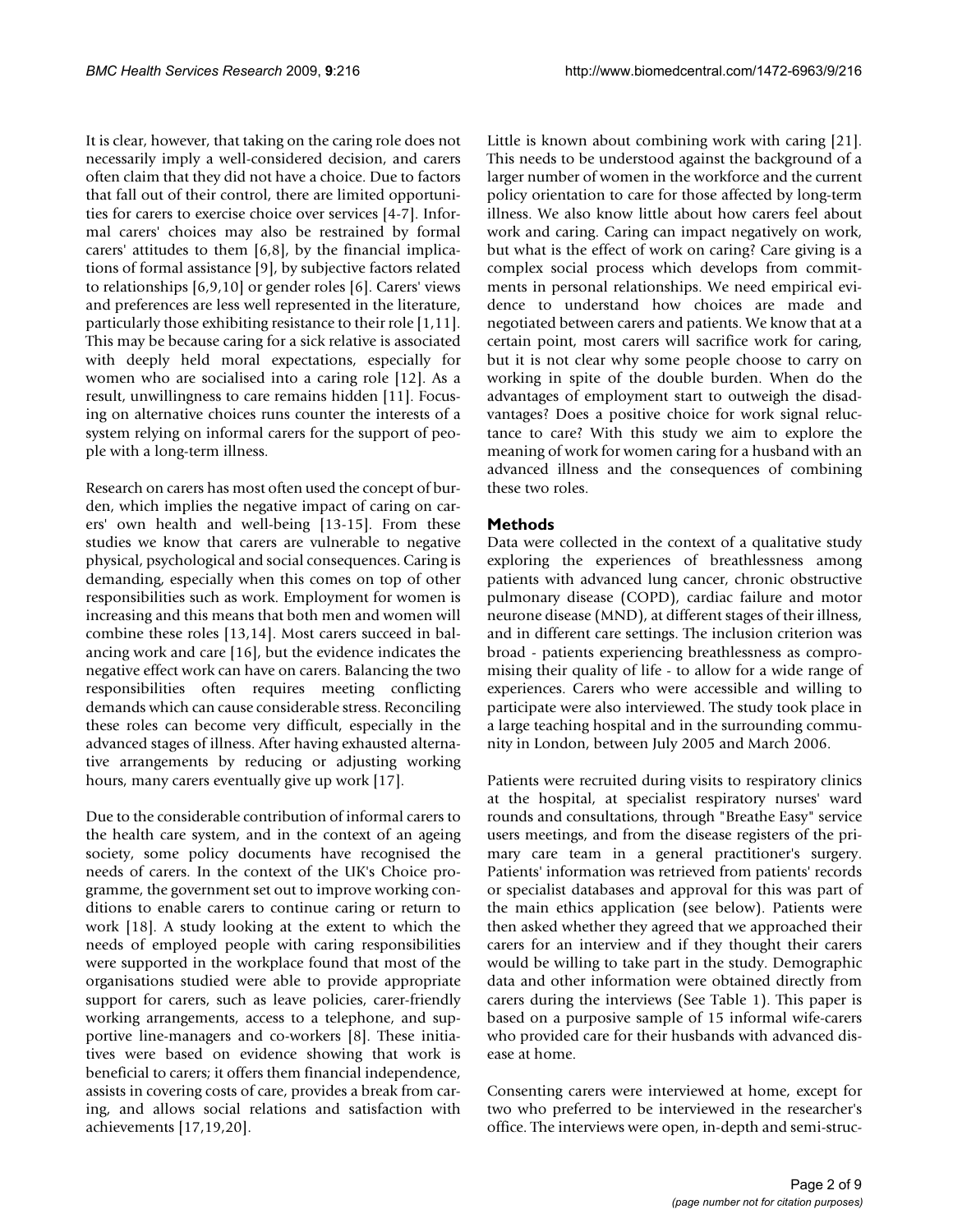| Recruitment<br>setting | Types of<br>patients                  | <b>Number of wife</b><br>carers<br>interviewed | Number of<br>times<br>interviewed | Age of wife<br>carers      | Wives with no<br>issues around<br>caring and work | <b>Wives having</b><br>issues with care<br>and work |
|------------------------|---------------------------------------|------------------------------------------------|-----------------------------------|----------------------------|---------------------------------------------------|-----------------------------------------------------|
| Outpatient clinic      | Patients with<br>cancer               |                                                | time                              | 6 I                        | I housewife                                       |                                                     |
|                        | Patients with<br><b>COPD</b>          | $\overline{2}$                                 | l time                            | 46<br>72                   | I housewife                                       | I gave up work                                      |
|                        | Patients with<br>cardiac failure      | 3                                              | I time                            | 58<br>59<br>61             | I housewife                                       | 2 combining work<br>and caring                      |
|                        | MND patients                          | 8                                              | I time                            | Range: 40-72<br>Median: 57 | I volunteer work<br>employed<br>4 housewives      | 2 combining work<br>and caring                      |
| Community              | Patients receiving<br>palliative care |                                                | 3 times                           | 59                         |                                                   | I employed                                          |
| Totals                 |                                       | 15                                             |                                   |                            | 9                                                 | 6                                                   |

#### **Table 1: Carers details**

tured[22] and lasted between 40 and 150 minutes. They were exploratory in the sense that they allowed respondents to discuss on any topic relevant to them, but a topic guide was used to ensure that all the necessary topics were covered. Topics included: family background, current daily life situation, attitudes and responses from the social environment, views on services, and attitudes to the future. All interviews were conducted by MG, one of the authors of the study, they were tape recorded and transcribed verbatim by MG and the research assistant. Field notes were kept in situations where it was inappropriate to tape record.

Interpretation of the results was from a Grounded Theory perspective [23,24], which aims to discover hypotheses about a phenomenon, in this case balancing work with care giving, by grounding them in empirical data, especially in practical interactions and social processes. This was facilitated by the use of the computer software package Nvivo, which is designed to assist in the management and analysis of qualitative data. Through the constant comparative method[23] incidents, events and activities were identified and constantly compared to emerging categories. Practically this involved reading and coding the transcribed texts of interviews and discussions in several stages. Sections of texts relating to particular topics or themes were labelled and related to each other, giving rise to more abstract generalisations. Case studies [25,26] were developed to analyse the flow of events that led to carers' decisions regarding caring and work without losing sight of influencing factors.

In the context of the broader programme on breathlessness, a team of researchers worked on related issues of the symptom, which facilitated the exchange of experiences, the comparison of data and further discussion, thus contributing to the verification of interpretations.

Ethics approval was granted by the King's College Hospital Local Research Ethics Committee and by representative bodies (the hospital and community research and development committees) in the boroughs in which the study was carried out. Data were stored anonymously and pseudonyms are used throughout this paper.

#### **Results**

For demographic data and other information of the sample of carers on which this paper is based see Table 1.

There were two categories of responses from carers who were employed while caring for a husband with advanced disease. There were those who would eventually give up their job to care full-time for their husbands at home, and there were those who would resist the pressures (from husbands, from their work context, or their social environment) to give up work, or who took up work while caring. These categories are composed of different dimensions that determined decisions made regarding work and caring, the benefits and challenges associated with either work or caring, or the combination of both, and they either facilitated or impeded work or care (see Figure 1). Actions and reactions towards caring and work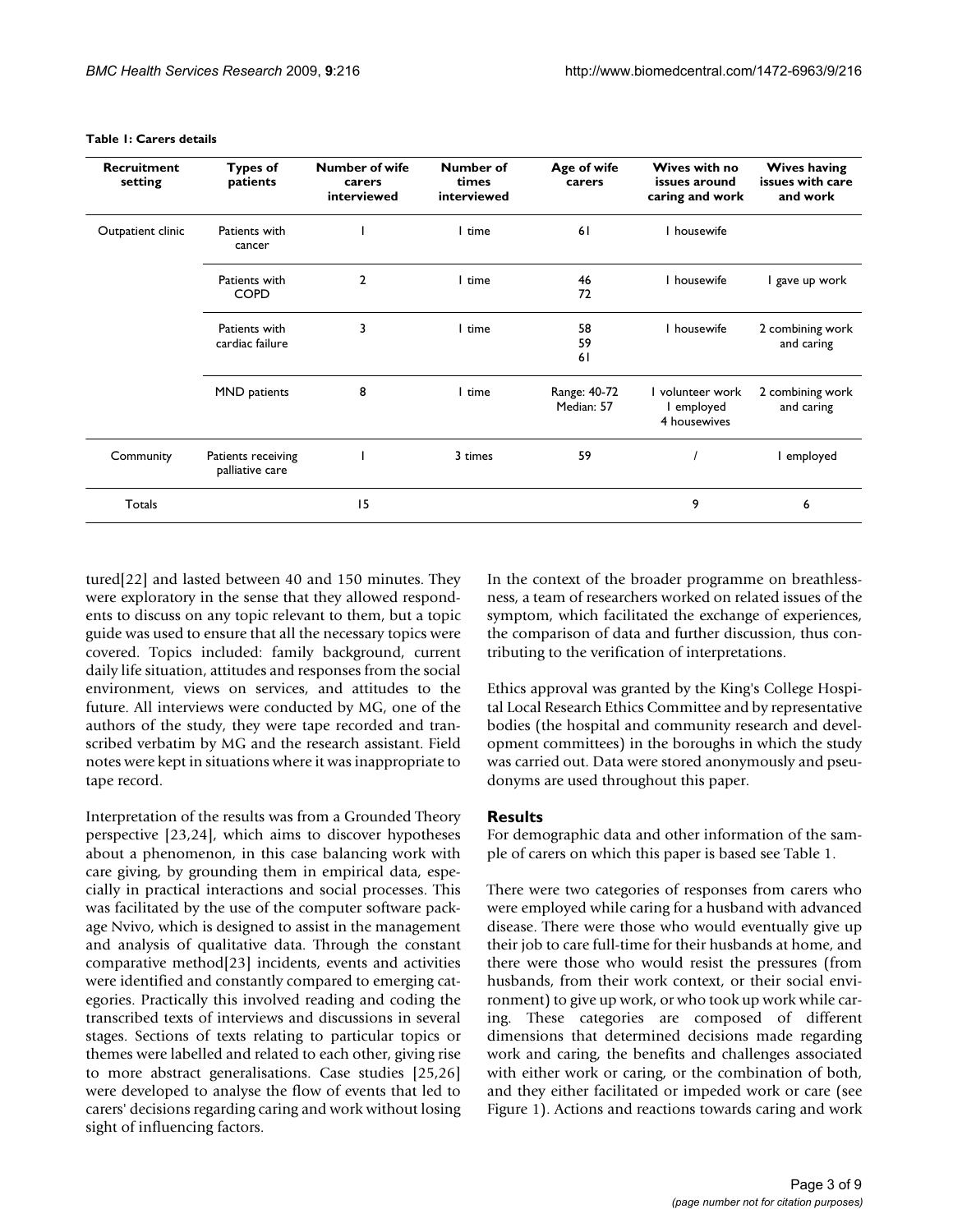are processes that develop over time and in the context of relationships and wider conditions.

### *Carers who eventually gave up work for caring Impact of caring on work*

The carers in this study mentioned work as one of the aspects they were concerned about while caring for their husbands. Caring threatened work, either the quality of it or the sheer possibility of keeping their job.

*"...things have got to such a state that I find it very hard to concentrate, and I'm meant to be meticulous about spotting things and I don't feel I [...] can do that, I've also got to be creative and I don't feel very creative. " (carer of a cancer patient)*

All carers said that their employers were sympathetic towards their caring commitment and they appreciated their understanding and the flexibility that allowed them to carry out their caring duties. This created a feeling of reciprocal commitment towards their employers. They wanted to give something in return for their employers' kindness. When they felt they could not, they started feeling as if they were taking advantage of the situation and this lead to feelings of guilt. For some this was unacceptable and it led them to give up work altogether.

The carers felt they were taking on enormous responsibilities, as they were looking after their husbands, had professional duties, managed a household, and sometimes carried responsibility for other dependents. They described how they never stopped their activities and how tired they were at the end of the day.

Caring impacted on their working lives as they carried their worries with them throughout the day. They kept in regular contact with their husbands at home. Sometimes they went to work while leaving their husbands who were not feeling well.

*"...but [...] if I come to work and I know he's been particularly unwell it niggles me all day long..."* (carer of heart failure patient)

Caring interfered in such a way that they missed opportunities to develop in their career.



Figure 1 **Factors influencing work and care**.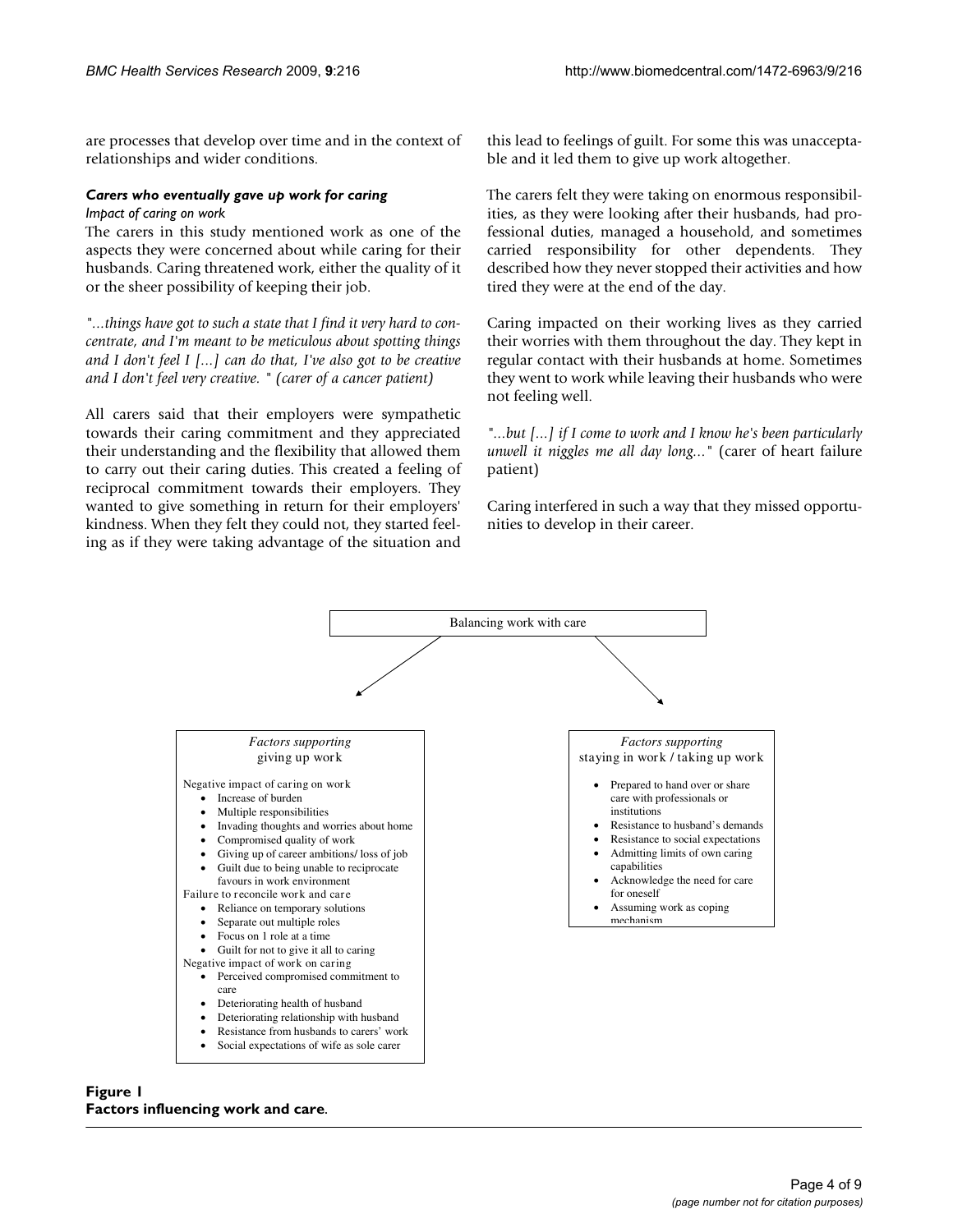*"I've now had to cut back on it and I turned down a promotion"* (carer of heart failure patient)

#### *Reconciling two responsibilities*

Some carers said that they were able to go to work because their husband had professional help in their absence, or there were people who kept an eye on him during the day.

A strategy carers mentioned in order to manage the two roles, was to concentrate on the task at hand when at work and bracket out their worries about care giving.

*" [...] I have to almost metamorphosise to take off carers hat, put work hat on, because otherwise I wouldn't survive in the job."* (carer of heart failure patient)

In some cases patients objected to this situation, asking for more companionship. Those carers who were most successful in maintaining their jobs resisted their husbands' dissatisfaction.

The interviews showed that when illness struck, it had consequences for the usual arrangements in a household, priorities shifted, and plans were reconsidered. In acute situations these rearrangements were made as it best fitted the circumstances. There was little opportunity to reflect on what was happening and things took their course for the time being. Elisabeth described how she took over as breadwinner from her husband when he could not return to work after he had a heart attack. Initially she worked part-time to be able to take care of him and her son and she was able to rely on her sister to help out when extra help was needed. When the rearrangements seemed to work, Elisabeth started working full-time. These were developments where there was little choice involved.

Decisions to become a full-time carer developed over time and in the context of a relationship with the patient. Elisabeth had grown into her work, since she took over the role of breadwinner from her husband. She described the dread with which she anticipated the necessity of reducing working hours due to her husband's deteriorating health. Reflections such as these balance options and determine future life directions and commitments.

*"I think [...] after this last episode the emphasis has changed and I see myself going into the caring role. That's it, [...] I did sort of start discussing [...] working part time, [...]I've managed to persuade them that I need to be working at home one day a week, which is what I'm doing at the moment. So [...] the balance is shifting."* (carer of heart failure patient)

### *Impact of work on caring*

The decision to give up work was not easy for the carers and it went together with ambivalent feelings. Carers took this step after a long period of consideration, and first trying to make it work both ways. The circumstances that drove carers to give up work were the poor physical and mental state of their husbands. One carer attributed her judgement about the necessity to reduce her working life to the increasing emotional dependency of her husband.

*"... something may happen, I'm suddenly called into a long meeting which I expected to last an hour and it ends up lasting three hours and I haven't been able to tell him, then he's quite stressed about that."* (carer of heart failure patient)

One carer explained that the main reason for leaving work was her husband's loneliness when he was left at home.

*"...but sadly I had to leave that (work) in January because [...] it was becoming obvious that Joe needed more intense care and we weren't gonna get any progression with me at work full time and him on his own."* (carer of COPD patient)

The decision to leave work was motivated by the carers' perception that work had a negative influence on their husbands' health or well-being. Some carers felt that they had lost a part of the commitment they found they should put into caring, which now went into paid work. This led to feelings of guilt.

*"I try not to get guilty about it, because then you think, oh god, I should have stopped work 6 months ago, a year ago! And you daren't even think about that because you can't, you know, take that on to deal with now."* (carer of COPD patient)

Leaving work for caring was seen as an investment into their husbands' well-being. When Cathy had taken the decision to give up her work to commit herself to caring for her husband, she found purpose in caring. She said that her husband's health was deteriorating and that her input was needed to change his lifestyle. Without Cathy, he did not bother to eat and did not persevere in giving up smoking.

*"I'm sure he's had the odd (cigarette), he's probably gone to our neighbour and said: 'Oh give me a cigarette for goodness sake'. [...] but I don't think he's had more than a couple because, I have threatened that if, [...] he smokes, I'll give up [...]. And you do get angry and I've said there's no point in me being at home and giving up work and, if you're just gonna continue, it's a waste both of our time."* (carer of COPD patient)

Giving up work for caring was motivated by the uncertainty of a progressive illness and the carer's wish to do everything she can for her husband. At the same time the end of a job also meant a lost world.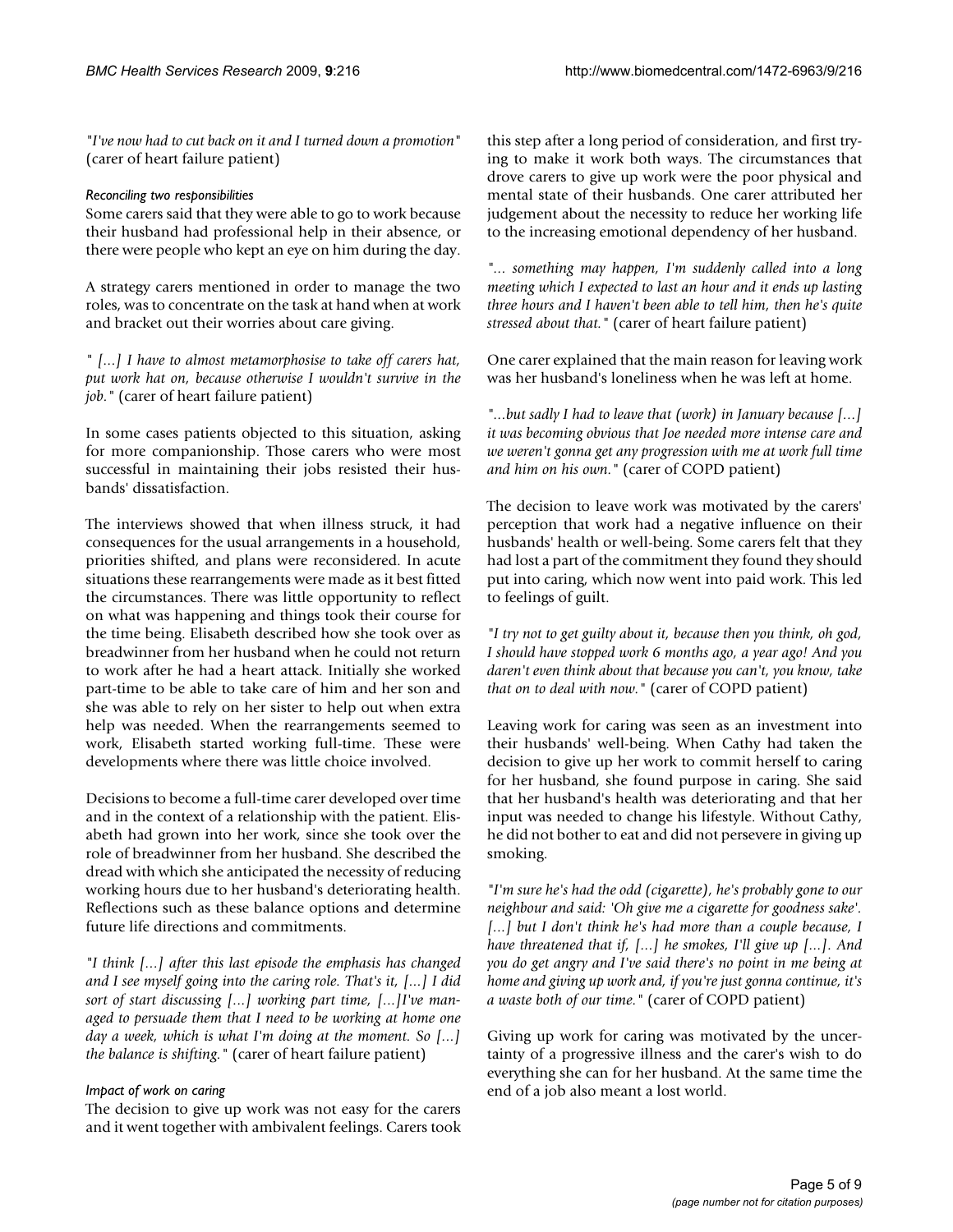## *Those who continued to work or took up work*

There were three carers who remained in paid work despite the circumstances that would usually motivate carers to leave employment.

# *CASE 1*

Lynn had always been the main breadwinner; she worked as an editor of a well-read magazine. She described how she enjoyed her work, which was at times very demanding. Over the years her husband, Richard, had gradually become ill. He had COPD and developed severe breathing problems and four years earlier he was diagnosed with lung cancer. For the last years he received care at home and he was seen by the palliative care team of the hospital in the area. He enjoyed going to the day care centre of the hospice in the neighbourhood. This allowed Lynn to continue working. However, Richard's health worsened and he required full-time attendance. When looking for a solution she was informed that Richard already received the maximum care available. When I met them for the first time, the decision had just been made for Richard to go to a care home. In the weekends Lynn cared for him at home.

When asked about giving up work, Lynn responded that this was not the right decision for them:

*"Not not not an option because I'm still supporting both my sons, so financially it would be impossible. Also I don't think I would be a very good carer [...] and because I'm emotionally involved I think would make it even harder. And although I want to be supportive to Richard, I just don't think I could be a full-time carer. [...] I think he gets the best from me if I'm allowed to go to work and then I'm very happy to be with him..."*

Lynn tried to maintain as much normality as possible in their lives. She had a social life and went out with her friends or colleagues from time to time. She did not speak to them about the problems she faced at home. For this she had a therapist whom she paid for her services.

*"...it would be very easy for me not to have any social life at the moment with working full time. And it sometimes feels wrong to deprive Richard of my time when I'm not at work. But I feel, and this is what I talk about with my therapist..., it is very important that [...], because I will have to carry on afterwards when Richard is no longer here... I must keep up friendships and have some form of social life and I think that's important for my mental health."*

Lynn described how she and her husband discussed these matters together, but at the same time the difficulty of accepting that their lives took different directions appeared from her story.

*" [...] he understands that logically but of course emotionally, [...] he finds it difficult because he would rather I was there all the time."*

Richard's illness had affected both their lives and Lynn did what she thought would cause the least damage to their lives. She tried to save their relationship, which had changed with the severity of Richard's illness.

*"...so I didn't want our relationship to suffer which I'm sure it would [if I stopped work].*

Lynn said they were no longer relating to each other as equals, but she now had to assume responsibility for him as a parent over a child.

*"...you then become the sort of parent, [...] and [...] now I'm the carer and I have to look after Richard, our relationship has changed so it's no longer one of equals, which is difficult for him..."*

She wanted to be able to care in a sincere way. She thought she would not be capable of caring and feeling happy about it, if it became a full-time task, and she wanted to avoid the pain that would cause.

*"... if I have time off and I do things without him, I do find it makes it much easier to be patient and loving and I do things with him [...], for good grace. And I'm not feeling resentful which I think, [...] if I was a full time carer, I would find that very hard."*

# *CASE 2*

Tricia was married to Jack who had been diagnosed with MND seven years before. Jack had become very disabled. He used a wheelchair and needed assistance with fine movements. He had developed severe breathing problems, which were reasonably well controlled with the "nippy" (non-invasive positive pressure ventilator).

In the interview with Tricia she expressed her appreciation of the strength with which Jack faced his illness, and she described how grateful he always was for her care. She broke down shortly after the interview had started, and while crying she described the difficulties of caring.

*"...he seems to cope better than I do. Sometimes I get very tired coz it's from first thing in the morning when I get him up, till of a night when I'm putting his mask on and I'm getting him into bed. Yes, so he would never ever be left alone, well I have to leave him alone to go out coz I do still work at the surgery."*

*..."but I'm always crying everyday, if a day goes by and I'll not cry it's a miracle and if somebody rings up, [...] just says something, you know, and if people are kind..."*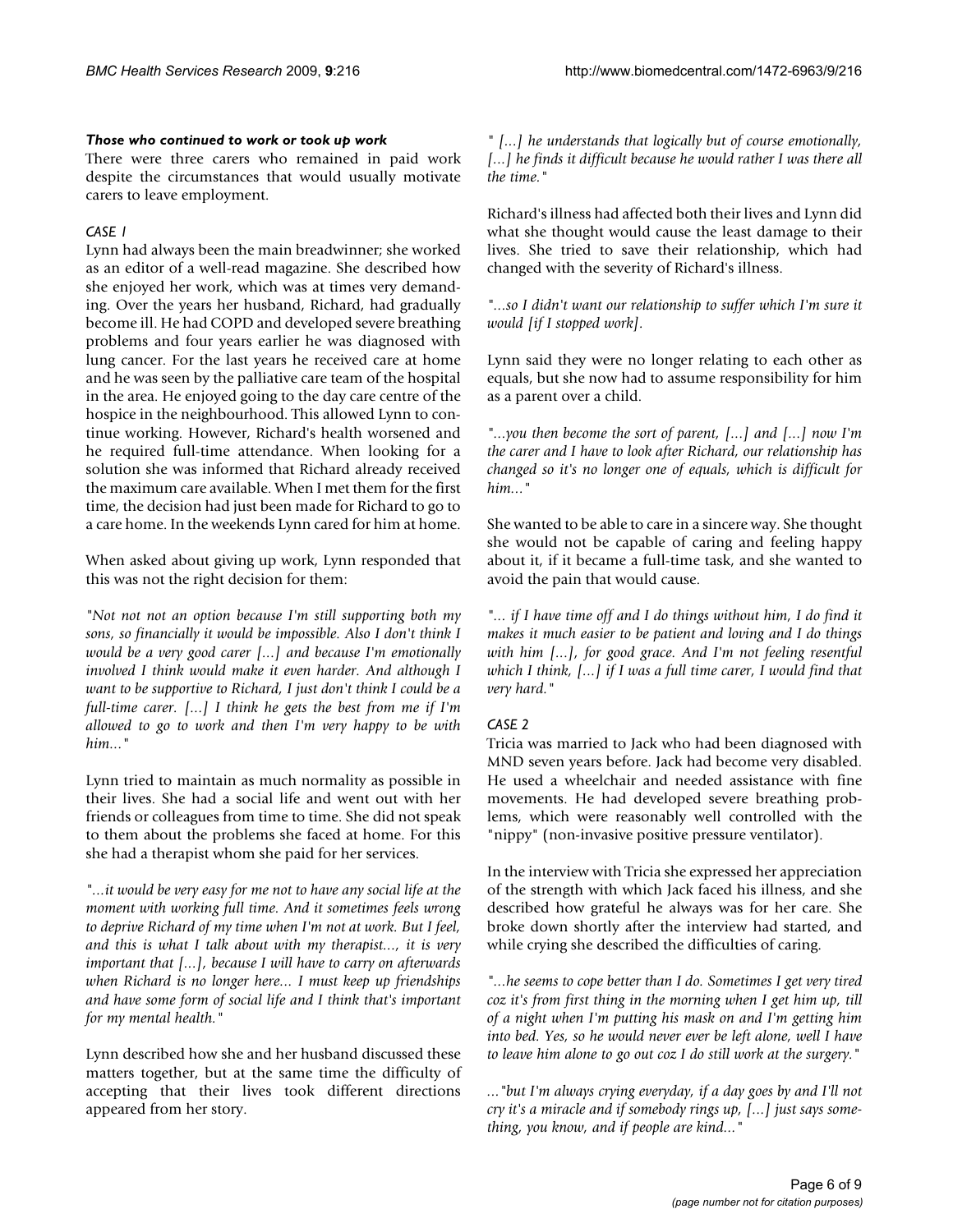She explained that it was out of the question of leaving her job to care for her husband. Now, after retirement, she continued part-time with her job at the surgery where she had worked as a nurse for 26 years. She explained that this was the only way she could cope with her caring duties at home. Work provided her with a break from her daily worries.

*"No that's the last thing I want [to give up work]. I'm well retired and [...] I don't need to go for the money and Jack doesn't want me to give up because it's [...] my only outlet..."*

Her work gave her a sense of accomplishment. She used her skills with confidence, and felt she was in control of her tasks.

*"...meeting people, [...] really that's all I have other than here. So I want to keep it on as long as I can and they keep me on because erm having been there 26 years and done it all, they call me when they need me... and I love it."*

She also applied her nursing skills at home and took pride in the fact that she could make a difference to Jack's life by saving him from having to go to the hospital.

*" I don't want him to get MRSA, I dress it myself coz I can do all that, so in lots of ways we're self sufficient we can look after ourselves."*

The prospect that Jack's situation was only getting worse and the unpredictability made her despair. Her work was an environment where she had to be strong,

*"So it's just a case of coping [...]. And you see, I can't cry at work. I'm talking to the patients all the time and whilst I'm there for three to four hours I'm myself. That's how I cope, so its not that I say I need to go to work, I go coz it's the only thing that keeps me going..."*

# *CASE 3*

Helga cared for her husband Bert, who was diagnosed three years previously with MND. Bert was practically unable to move his limbs and was restricted to bed. Helga shared the care with her daughter, who was unemployed. This allowed Helga to go out to work. She had a job as a lollypop lady. Her daughter received a carer allowance.

*"...so we do it like between us sort of thing so it helps me out, coz you need a little break now and again, don't ya."*

Sometimes, caring became too much and that is why she asked for assistance from a professional carer. At first Bert had difficulty accepting this, but Helga explained she needed the extra help. Bert wanted his wife to be with him and carry out these tasks, just as in Cases 1 and 2 above.

*"...me daughter explained to him: 'Mum goes to work, she does the shopping, she's looking after the house, she's looking after you, [...], she needs a little bit of extra help to do it', and I think he's just about understanding that now."*

Going out to work fulfilled the same function as having respite care for him.

*"...that's why I explain to him that when he goes into the hospice, I need that rest to build my batteries up again, otherwise I'll go down."*

# **Discussion**

In this paper we examined the circumstances of carers who combined employment with caring for their husbands who had a long-term, life-limiting illness. We examined interviews with carers who had reflected on this and who had expressed their worries, anticipations, decisions, regrets about fulfilling both roles, the transition from employment to caring, and their decision to hold on to employment. The analysis of these interviews was undertaken to supplement epidemiological research examining relationships between employment and caring, and between work, health and demographic variables. Through a qualitative design we sought to understand how wife carers experienced work in relationship to caring and the varieties of meanings they attributed to these roles.

The interviews showed how caring impacted on work. Competing demands threatened work by diminished productivity, late arrivals or periods of absence [9]. This affected carers' perceptions of self-worth. Although carers reported that their employers were sympathetic to their problems, they felt guilty about the exceptional treatment they received. Not being able to reciprocate was experienced as unacceptable and this played a role in their decisions to give up work altogether. These lines of action resonate with the common understanding of a strict division between work belonging to the public world and the home, and family to the private world.

This public/private notion also appeared in carers' strategy to manage both roles, to fully attend to work and switch off from intruding thoughts from home. This contributed to the time put into work, and it meant less attention for the sick husband who remained at home. In several cases, husbands felt a declining investment in their care. It shows that work arrangements and caring are negotiated between patient and carer, depending on their relationship, confirming previous evidence [27]. They appear as temporary solutions, to serve the needs and goals of the moment, rather than fixed choices, and this also supports the literature on choice, suggesting that this concept and its practice are highly problematic for informal carers [28].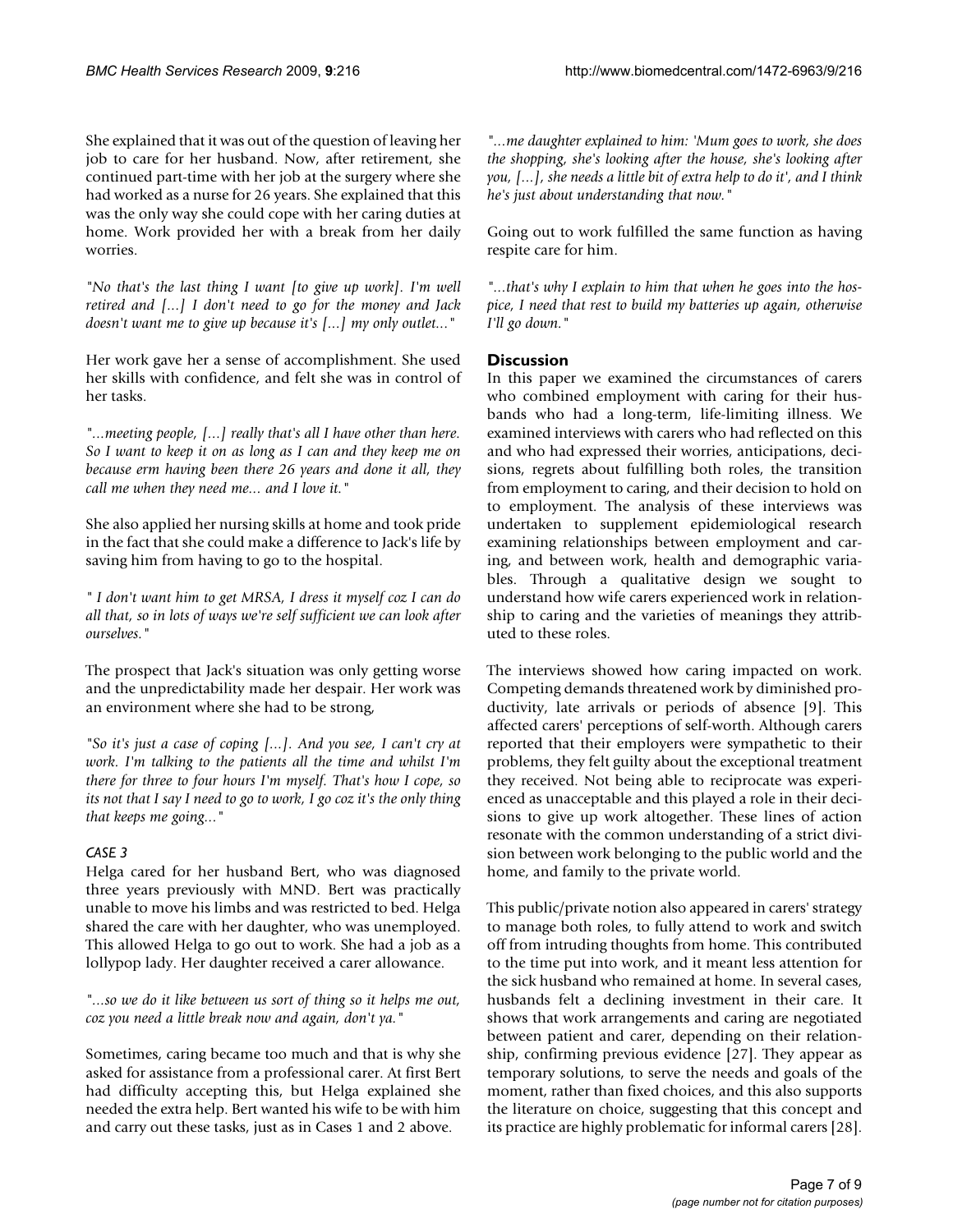The husbands at home missed their wives' companionship and they started to reclaim this in different ways. Disengagement from the sick husband was one of the effects of work on carers. When the carers started realising this, they felt guilty. This compelled carers to give up work and dedicate themselves full-time to caring.

Losing one's job went together with regret. The investment that carers had made in their work, which in some cases had detracted from the quality of caring, was at the same time experienced as a retreat from the worries and restrictions that could be part of long-term care giving at home. Work and caring appeared in many ways as oppositional. Work fulfilled an important positive role in the carers' lives; it allowed them to preserve their identity, it gave them a broader network of social contacts and a sense of competence and accomplishment. Caring was characterised as insular and constant, without breaks or hope of improvement. Illness affected both the patient's and the carer's life, in that it radically changed life plans. Work offered a way to undo the disruption that long-term illness presented to carers, and appears as one of the strategies that carers can employ to reconstruct parts of their lives [29,30]. This does not mean that carers could not find meaning in caring [31]. Cathy, for example, had given up work to care for her husband and had adopted this as a challenge. However, through work, the other carers obtained an opportunity to rebuild what was lost through illness. Despite these losses, many carers acknowledged positive elements of caring. These insights complement other work on caring, claiming that inclusion of positive experiences rather than only focus on 'burden', is necessary to allow for a full picture of the caring experience [31].

Against this background, we were able to place the three cases of carers who resisted the pressures to give up work. They had adopted work as a coping strategy. When their husbands became increasingly dependent on them, they did not consider leaving work to become a full-time carer as an option. Lynn took the future into account when reflecting on her position: giving up work in the last years of her career would mean the end of her professional life, which would have serious material consequences for her and her sons. She recognised that she would not make a good carer if she had to take on this responsibility fulltime. She explained that caring would be detrimental for their relationship. Going to work allowed her to take on her caring role 'for good grace'. Work for Lynn was part of her identity and self-realisation.

In a different way, Tricia also used her work as a coping strategy. She recognised that her vulnerability, which expressed itself with frequent crying, bordered to depression. Her job as a nurse required her to be strong, to support others in a professional way: to provide solutions to others' health problems, and detach again. This distracted her from her own problems at home on which she had little impact.

Helga explained that caring was manageable, as long as she could maintain normality by going out to work. She expressed the need to take breaks from caring in order to recharge and come back with renewed energy. In this way, her job offered her respite from her caring duties.

Does resistance against giving up work signal reluctance to care? It does in the sense that the time spent at work cannot be spent on caring. However, the carers in this sample, held on to work in order to be able to care for their husbands. Lynn recognised her limitations as a carer and saw professional care as a better solution. She wished to give 'good care', which she was able to give when it was not her sole activity. Tricia wanted to realise both her and her husband's wish to provide home care. She could only cope with the distress of his illness by going out to work and concentrate on the daily troubles of others. Helga used her work in a similar way, to give her a break from caring and feel part of daily, normal life.

Reluctance to care goes against social expectations and can evoke negative reactions from the social environment or health professionals [11]. The findings of this paper show that an inclusive approach [6,27] needs to be used in understanding the needs of both parties, the carer, as well as the patient. Joint and separate interests and views need to be considered to avoid adverse consequences and allow for positive outcomes.

# **Limitations of this study**

From the literature we know that due to the stresses associated with the combination of paid work and caring for a patient at home with advanced disease, carers eventually give up work (10). Due to the small sample size in this indepth qualitative study it was not possible to determine how exceptional these cases who resisted the pressures to give up work were. Moreover, a longitudinal prospective study using interviews at different time points could have shed light on factors that influence decisions about work and care.

# **Conclusion**

This study showed that the variations in caring arrangements for a husband with advanced illness, depends on the relationship of the carer with the patient; on family situations, values attached to role expectations and commitments to other responsibilities. These different arrangements were temporary solutions to integrate caring into life with other, competing responsibilities. From the carers' reflections on work and caring we identified